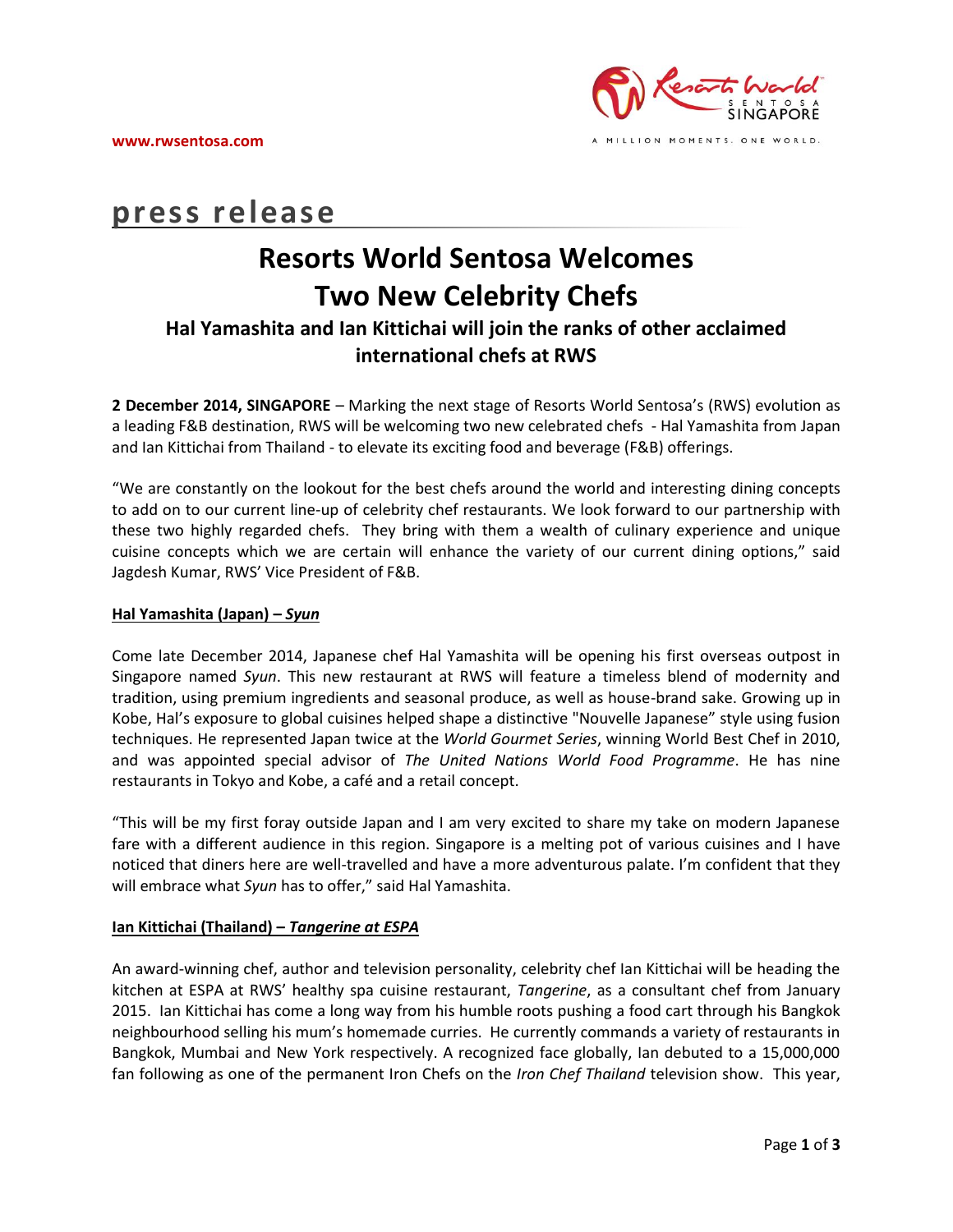#### **www.rwsentosa.com**



his flagship restaurant and lounge, *Issaya Siamese Club*, was ranked 31 in *Asia's 50 Best Restaurants, sponsored by S. Pellegrino and Aqua Panna*.

Always striving to create outstanding dining experiences for his guests, he is most well-known for his influence on Thai cuisine and how he reinvents classic dishes effortlessly. Guests of *Tangerine* at ESPA can look forward to Ian Kittichai's classic Thai dishes with a healthy twist. The menu promises to be light, healthy and sumptuous where only fresh premium produce will be used to retain their natural goodness and flavours. Tangerine's upcoming re-launch scheduled in early 2015 continues to be in-line with ESPA's holistic approach to fitness and overall well-being alongside satiating taste buds with nutritious and flavourful spa cuisine.

"Thai cuisine has a huge following amongst not just Singaporeans but many around the world too. Many diners have a deep appreciation for the food and understand what it's all about. I'm very happy to be working with a regional leader in the hospitality industry like RWS as it allows me to take my culinary philosophy to greater heights by utilizing my Thai cuisine elements in spa cuisine," said Ian Kittichai. "Since Tangerine is housed within award-winning ESPA at RWS, my goal is not just to deliver stellar dishes, but to present dishes that are both sensational and healthy without compromising on flavour."

-END-

#### **About Resorts World Sentosa**

Resorts World Sentosa (RWS), Asia's ultimate destination resort, is located on Singapore's resort island of Sentosa. Spanning 49 hectares, the resort opened in January 2010 and welcomed over 45 million visitors in its first three years of opening. RWS is home to two mega attractions - the region's first-andonly Universal Studios theme park and the Marine Life Park, which comprises the S.E.A. Aquarium (one of the world's largest aquariums) and Adventure Cove Waterpark. Other attractions include a Maritime Experiential Museum, an award-winning destination spa, a casino, six unique hotels, the Resorts World Convention Centre, celebrity chef restaurants, and specialty retail outlets. The resort also offers worldclass entertainment, from original resident productions to concerts and public shows such as the Crane Dance and the Lake of Dreams. RWS has been named "Best Integrated Resort" since 2011 for four consecutive years at the TTG Travel Awards which recognises the best of Asia-Pacific's travel industry.

Within the span of four years, many of RWS restaurants have garnered multiple awards and climbed the ranks of notable restaurant guides. These include:

Best Dining Experience Award, Singapore Experience Awards 2014- Joël Robuchon Restaurant G Restaurant Award of Excellence 2014 - Joël Robuchon Restaurant and L'Atelier de Joël Robuchon Bocuse d'Or Asia Pacific Competition 2014 (Second place) – Chef Yew Eng Tong, Ocean Restaurant by Cat Cora

Asiaone People's Choice Award 2013, Top 3 Hawkers – Malaysian Food Street Ah Mei Hokkien Prawn Mee

Asia's 50 Best Restaurants 2013 - L'Atelier de Joël Robuchon